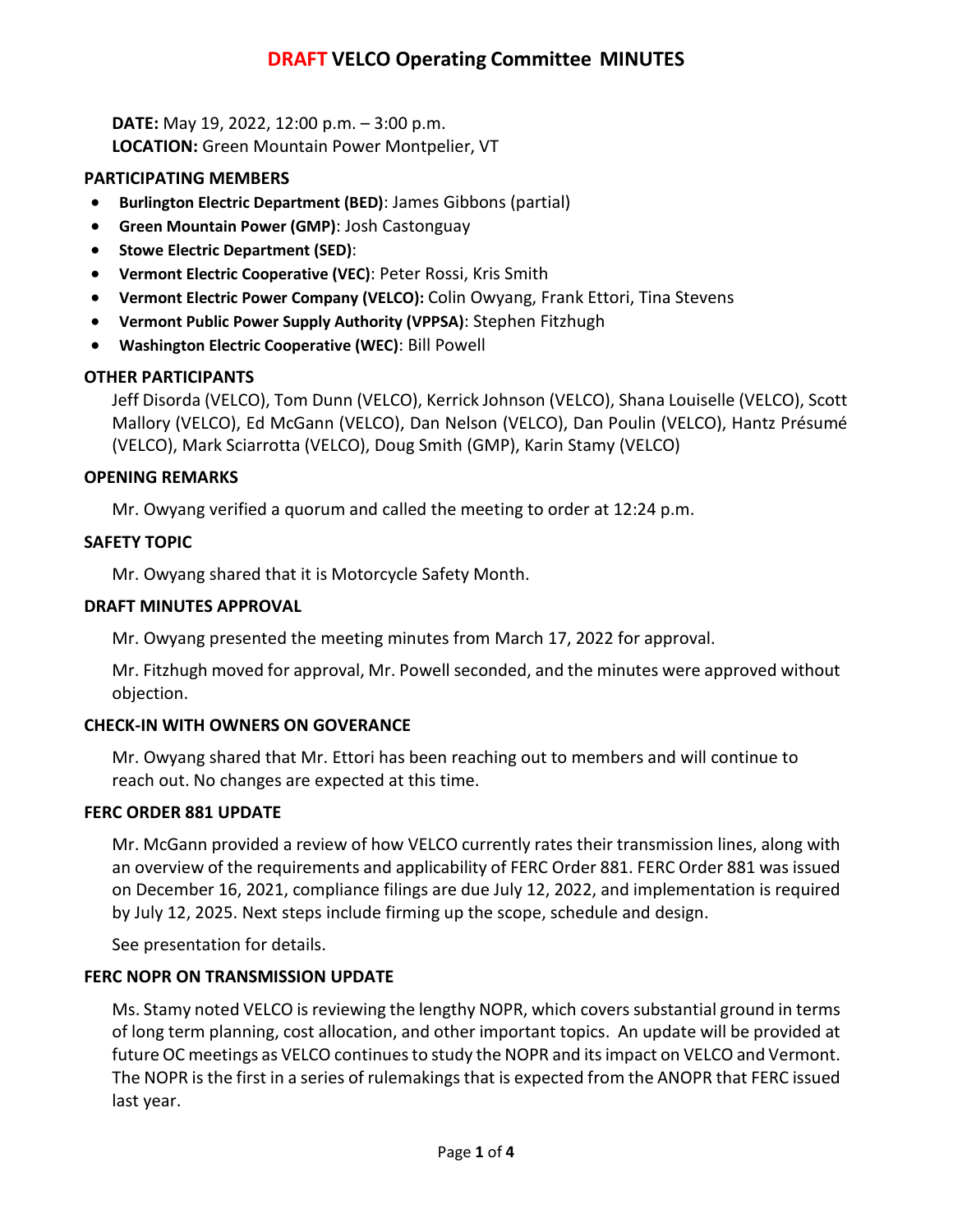Mr. Dunn noted the significance of this rule making, with it opening the door for states to have more involvement in planning and cost allocation.

## **VTAM AND OC BY-LAW REVISION PROCESS**

Ms. Stamy indicated the draft of the VTAM is almost ready to be sent out for comments. Changes include separating the bylaws into a stand-alone document and turning the VTAM into a cost allocation agreement. The bylaws are not changing, only receiving some modernization edits. Expect the draft VTAM in about a week or so.

## **NEW HAVEN OPERATIONS CENTER UPDATE**

Mr. Poulin provided an update on VELCO's New Haven Operating Facility Project. This building will serve as a backup control center, operator training facility, data center, incident command center, secondary office building, and an office location for utility related meetings. Some of the benefits of the New Haven site include that it meets NERC's required distance from the Main Control Center, is located on property already owned by VELCO, and is located near reliable utility infrastructure. The project includes 32 kW of rooftop solar, geothermal cooling/heating, redundant station service and backup generator supplies, and separate air handling for the backup control center and EMS/IT/Telecom areas. The Certificate of Occupancy is expected to be received in June 2022. The backup control room is expected to be operational in October 2023. The project estimate included in the CPG filing was \$50.7M and the project forecast is \$50.4M, which includes adding the laydown yard move and recent data center design changes.

## **STRUCTURE REPLACEMENT – WEIGHTED AVERAGE**

Mr. Poulin provided a slide which showed the age of VELCO structures as of fall 2021. Mr. Poulin noted the average age of the structure in fall of 2021 was 26 years old compared to 29 years old in 2019. This average age includes all structures, wood and steel.

See slide for details.

### **SCAP UPDATE – HIGHGATE AND MIDDLEBURY SUBSTATIONS**

Mr. Poulin provided an overview of both the Highgate and Middlebury SCAP projects.

Highgate project schedule:

- Seek Board of Director approval in June 2022 to file a 248 CPG application.
- File 248 CPG application in July 2022
- Anticipate receiving CPG in March 2023
- Begin construction in April 2023
- Commission substation in March 2024

Mr. Rossi asked if the design considerations at Highgate included the potential need for splitting the bus during system restoration. Mr. Poulin indicated both VELCO Operations and Planning, among others, have previously provided input on the design scope of work but he would circle back to both parties.

Middlebury project schedule:

- Seek Board of Director approval in June 2022 to file a 248 CPG application.
- File 248 CPG application in August 2022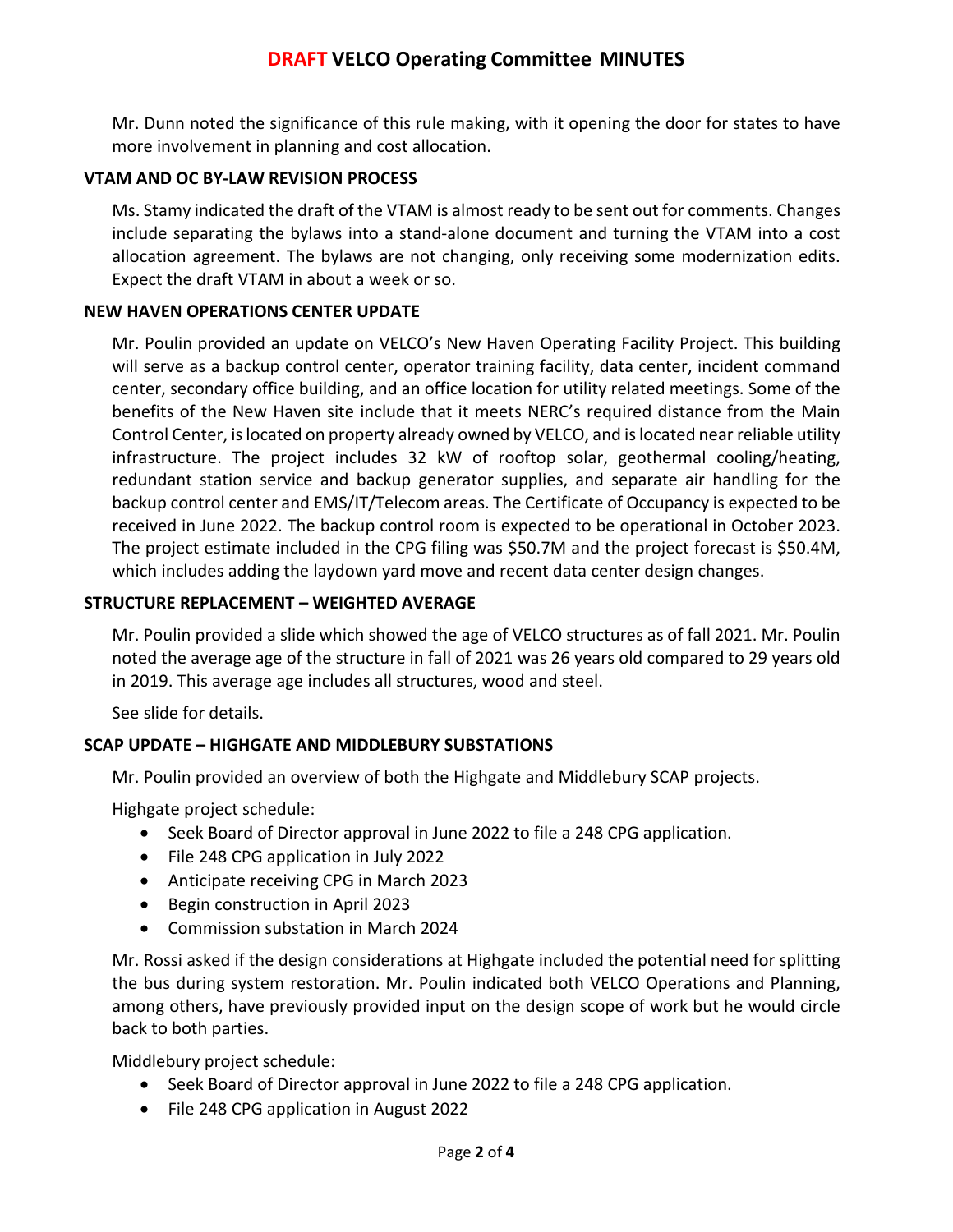- Perform PCB contamination remediation in March 2023
- Anticipate receiving CPG in April 2023
- Begin construction in April 2023
- Commission substation in March 2024

See presentation for details.

Mr. Rossi asked if a review of VELCO's schedule of substations could be provided at the next meeting. Mr. Poulin indicated he could provide this at the next meeting.

### **2021 VELCO ROW ANNUAL REPORT**

Mr. Disorda provided an overview of the 2021 ROW Management Annual Report. Some of the highlights included were vegetation management for Cycle 4, an overview of the 2021 planned vs actual work, a breakdown of the budget spend, an overview of the planned vs actual Emerald Ash Borer Ash trees cut, herbicide usage by line, an overview of tech upgrades, an overview of Products and Services, and a slide on Opportunities and Risks.

See presentation for details.

### **K42\_FRANKLIN COUNTY LINE UPGRADE**

Mr. Mallory provided a high level overview of the K42 line upgrade, now renamed to the Franklin County Line upgrade. The presentation included an overview of the K42 Line, identified K42 deficiencies, challenges associated with taking the K42 line out of service, proposed solution, line rebuild options, project value/cost summary, recommendation, and project milestones. Mr. Mallory noted the draft line design is expected by July 2022.

See presentation for details.

### **TELECOM WORKING GROUP**

No update provided.

### **PNNL PROJECT UPDATE**

No update provided.

### **ISO UPDATE**

No update provided.

### **OTHER BUSINESS**

### **Open discussion**

• None

### **Next meeting**

**Date:** June 16, 2022, 12:00 p.m. – 3:00 p.m. **Location:** Green Mountain Power Montpelier, VT

### **Possible topics for discussion**

- Telecom Working Group standing agenda item
- ISO behind-the-meter update